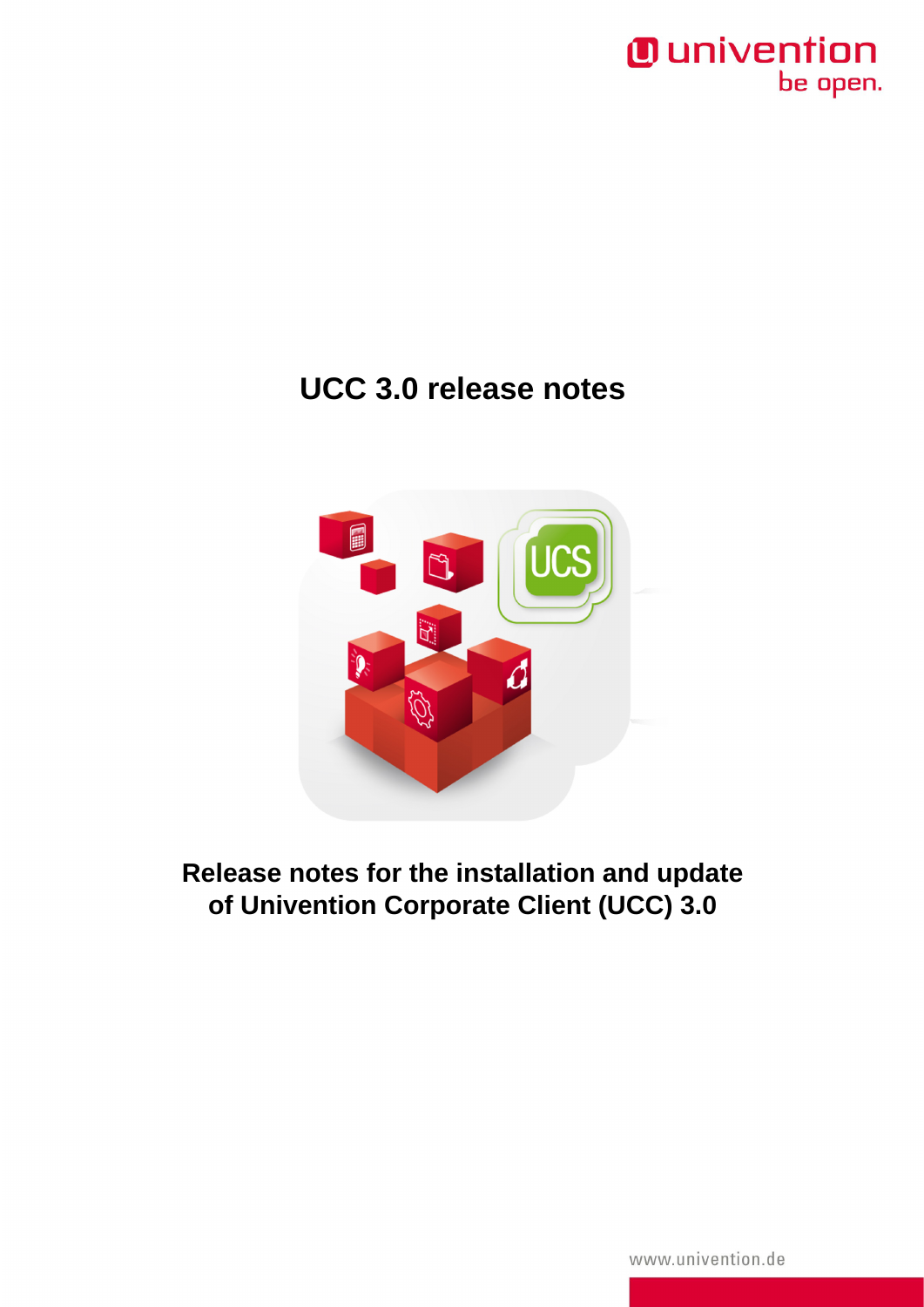Alle Rechte vorbehalten. / All rights reserved.

(c) 2012 bis 2016 Univention GmbH

Mary-Somerville-Straße 1, 28359 Bremen, Deutschland/Germany

<[feedback@univention.de>](mailto:feedback@univention.de)

Jede aufgeführte Marke und jedes Warenzeichen steht im Eigentum ihrer jeweiligen eingetragenen Rechtsinhaber. Linux ist ein eingetragenes Warenzeichen von Linus Torvalds.

The mentioned brand names and registered trademarks are owned by the respective legal owners in each case. Linux is a registered trademark of Linus Torvalds.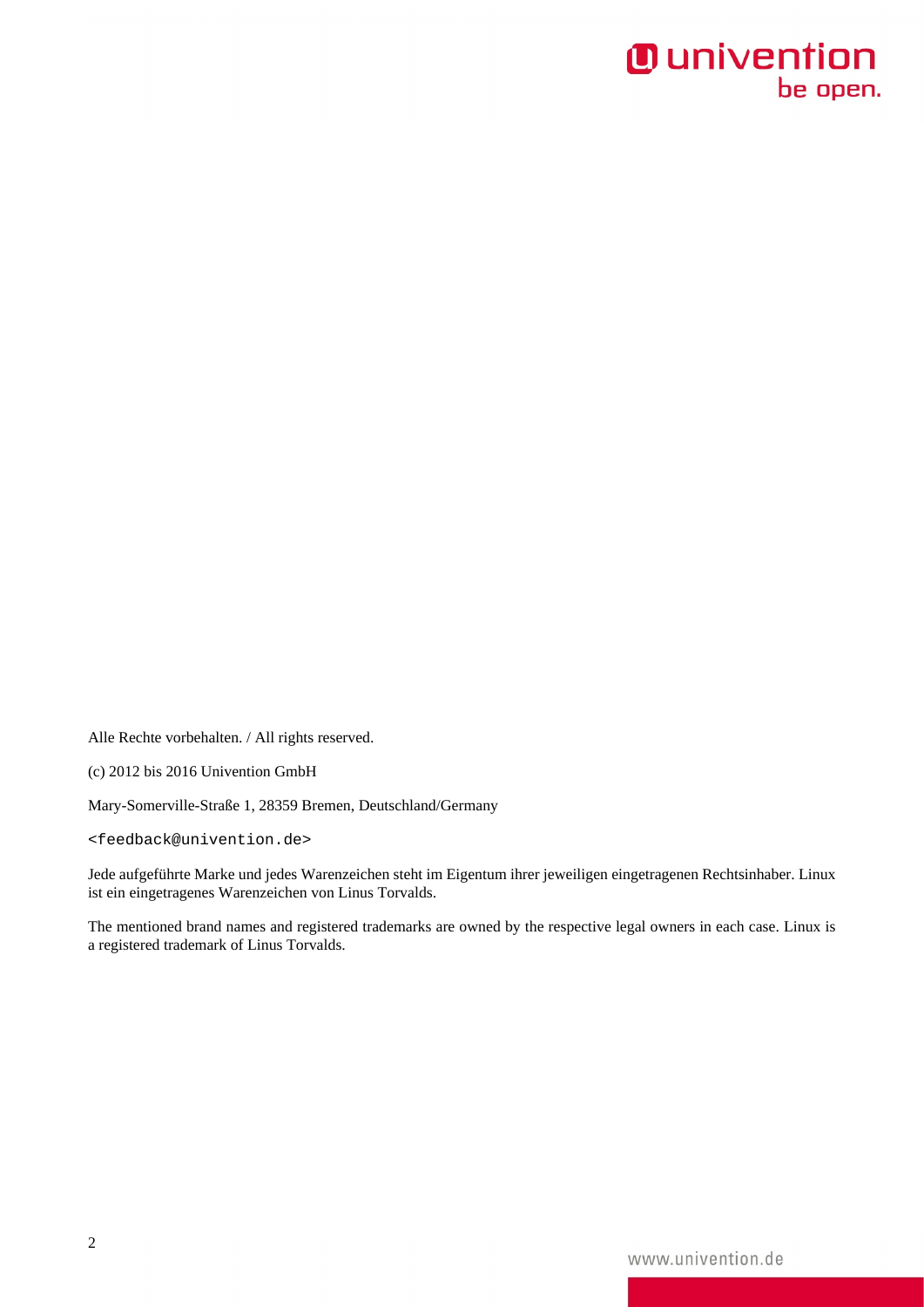### **Table of Contents**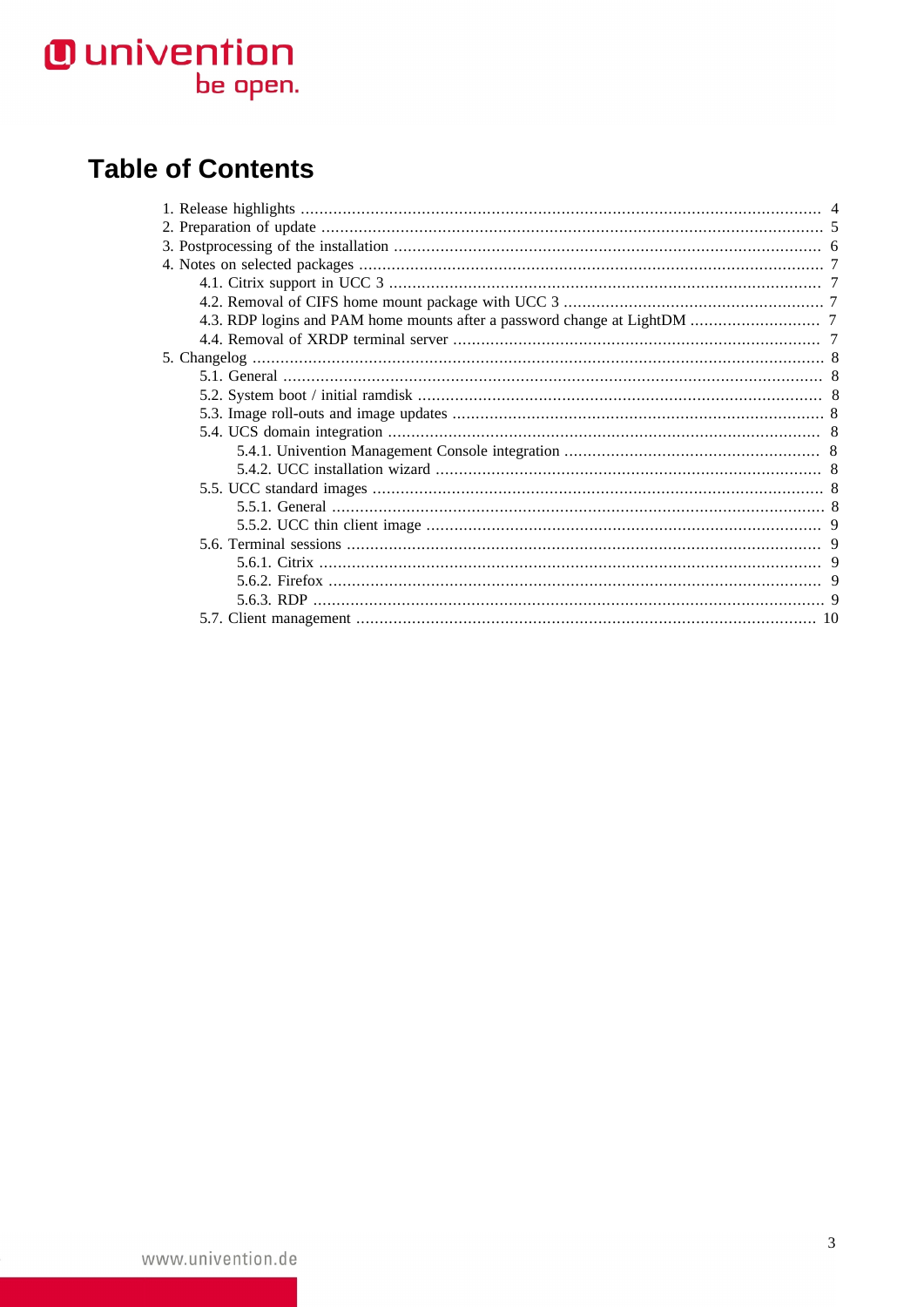# <span id="page-3-0"></span>**Chapter 1. Release highlights**

With Univention Corporate Client (UCC) 3.0 the second major release update of Univention Corporate Client is now available. It provides several improvements and bugfixes:

- The Ubuntu base has been updated to version 16.04. A large part of available software components are renewed: Unity 7.4, Linux Kernel 4.4, LibreOffice 5.1.4. All Univention packages imported from UCS have been updated to the version of UCS 4.1
- The default Desktop is now Unity, which allows us to provide maintenance of 5 years for UCC 3.0.
- UCC desktops are now available as 64-Bit images. Thin client images are still available as 32-Bit.
- Clients report their currently installed image to the UCS management system. This allows to easily search for clients which use outdated images.
- Clients check and update their position in the UCS LDAP. The move of a computer object now does not require a client rejoin.
- Images for 32- and 64-Bit architecture images can be build on UCS servers that are using 64-Bit architecture.
- Thin clients update their client policies persistently upon booting, which increases robustness in case the LDAP server is not reachable during boot time.
- The RDP and Firefox session scripts can be configured to add additional program parameters, or to execute arbitrary commands, including the possibility to change the program binary.
- It is possible to activate the custom start script feature. This offers the possibility to sync scripts and other files from the image server and execute them at boot time.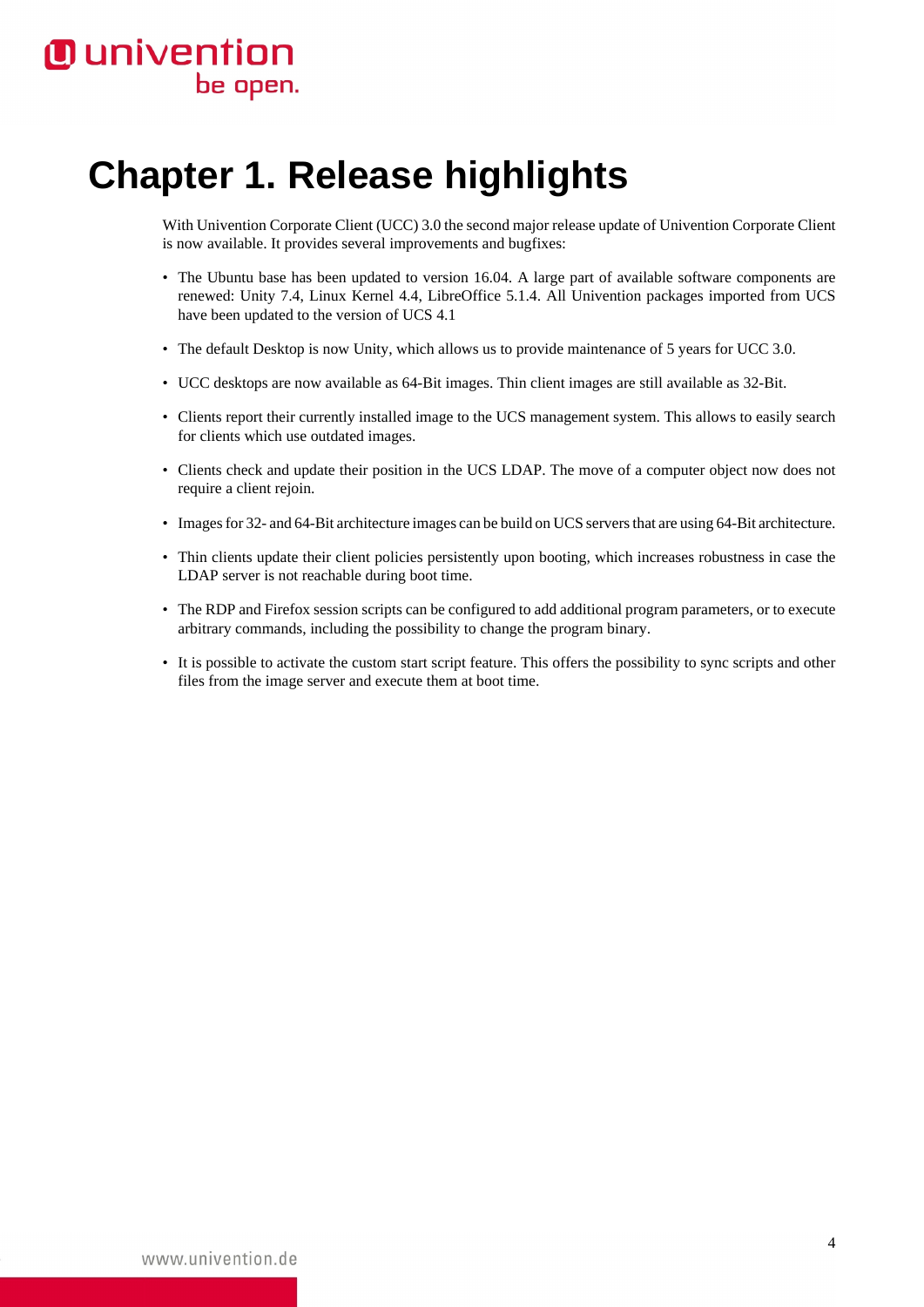# <span id="page-4-0"></span>**Chapter 2. Preparation of update**

Due to the switch from 32-Bit to 64-Bit architecture in the UCC desktop image, clients are required to boot via PXE for the image update to work.

www.univention.de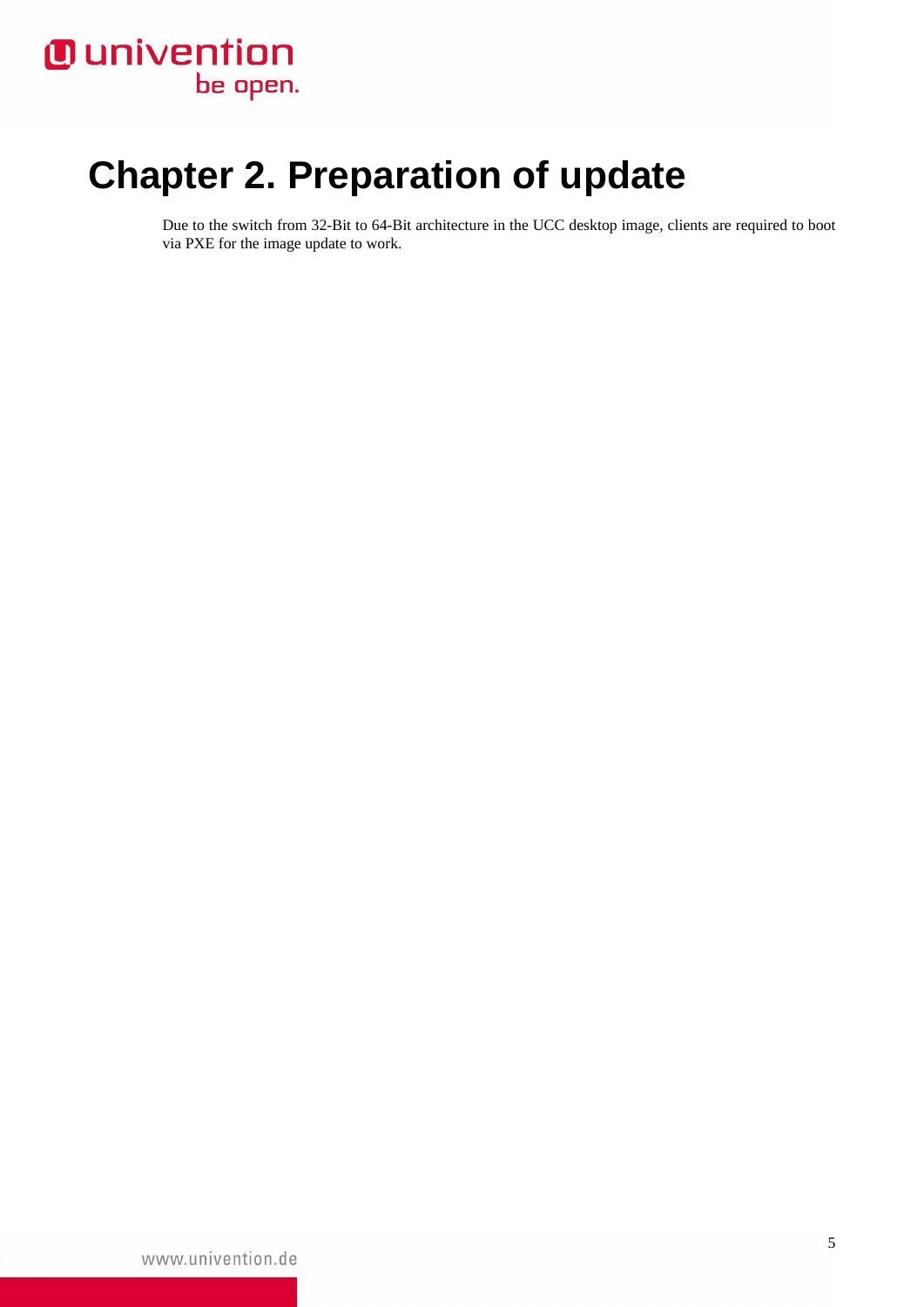# <span id="page-5-0"></span>**Chapter 3. Postprocessing of the installation**

UCS installations, in which the master domain controller was installed in a release older than 2.3 still use MD5 as the hashing algorithm for the SSL certificates. Later releases use SHA-1 as the hashing algorithm. UCC clients cannot join a domain still using MD5 hashes. The necessary steps to migrate a UCS domain from MD5 to SHA-1 are documented in the Univention Support Database ([SDB 1150\)](http://sdb.univention.de/1150).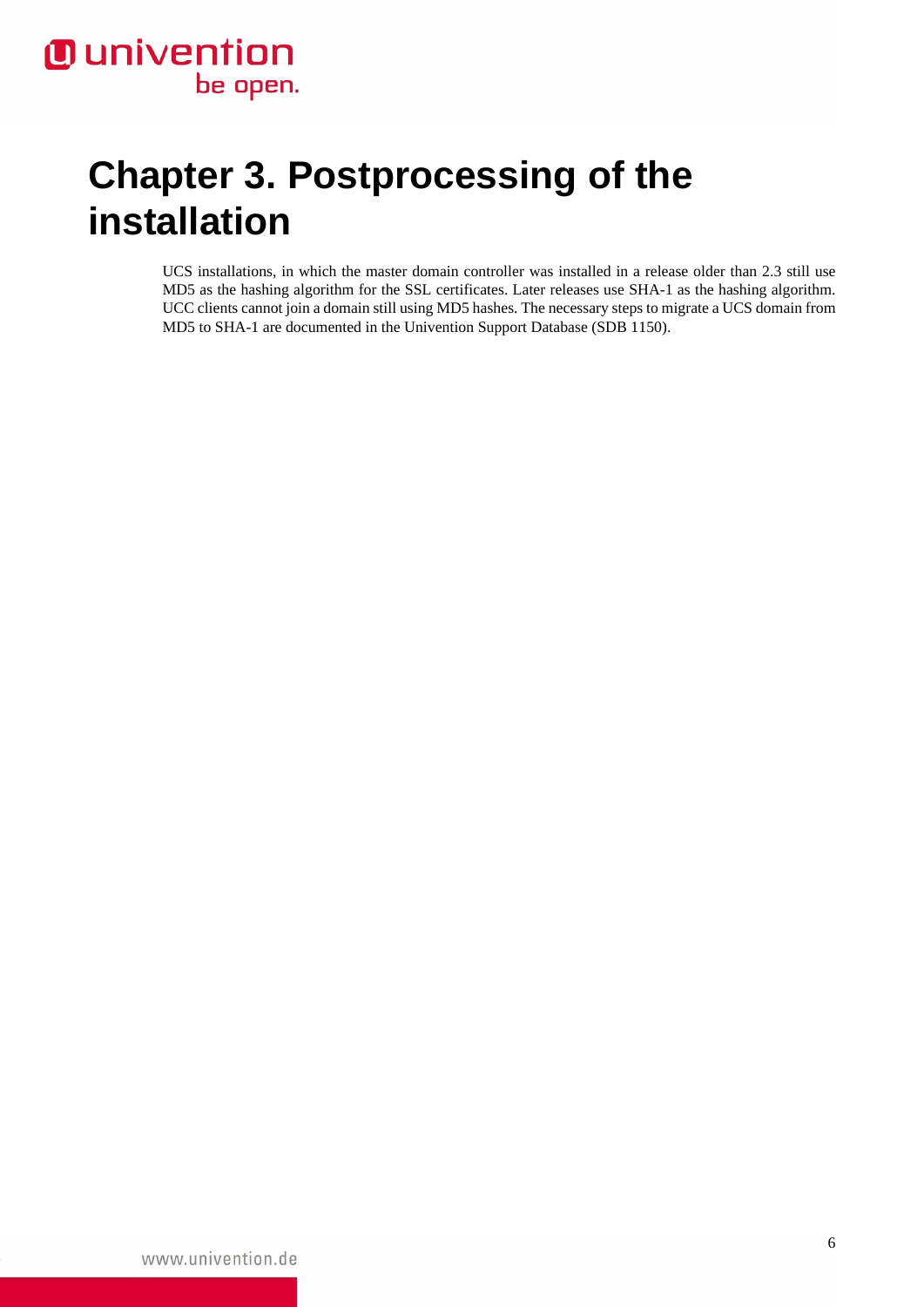

# <span id="page-6-0"></span>**Chapter 4. Notes on selected packages**

#### <span id="page-6-1"></span>**4.1. Citrix support in UCC 3**

Prior to the release we worked together with Citrix to support Citrix environments in UCC 3. In these tests we found issues regarding USB device support with the Citrix Receiver and UCC 3. A Citrix Receiver update is required to fix these issues. After the update has been released, we will provide an Errata Update for UCC 3. Until then, the Citrix session does not support all documented features.

#### **Note**

Update 2016-10-17: With Citrix Receiver 13.4, UCC 3.0 was successfully verified as Citrix Ready. The update is provided via Errata Updates and is also preinstalled in updated UCC 3.0 images, which can be downloaded in the **UCC Images** module.

#### <span id="page-6-2"></span>**4.2. Removal of CIFS home mount package with UCC 3** Feedback $\mathbf{Q}$

With the release of Univention Corporate Client 3.0 the package *univention-ucc-cifshome-pam-mount* has been removed due to stability and performance issues in medium and large environments. The custom start scripts feature allows administrators to build similar features if they desire.

#### <span id="page-6-3"></span>**4.3. RDP logins and PAM home mounts after a password change at LightDM**

If the user password is changed during the login at the LightDM Login Manager (e.g., because the **Change password on next login** user option is activated or because a password has expired), the password change is effected via Kerberos. This Kerberos password change is not "visible" for PAM modules executed after authentication. The RDP session script and the PAM module for mounting the home directory via CIFS, however, access the cached password and, as a result, the login fails the first time. The correct password is then available for the second login attempt.

#### <span id="page-6-4"></span>**4.4. Removal of XRDP terminal server**

As announced with UCC 2.1, the XRDP UCC terminal services have been removed in UCC 3.0.

Feedback $\mathbf{Q}$ 

Feedback  $\Omega$ 

Feedback $\mathbf{Q}$ 

7

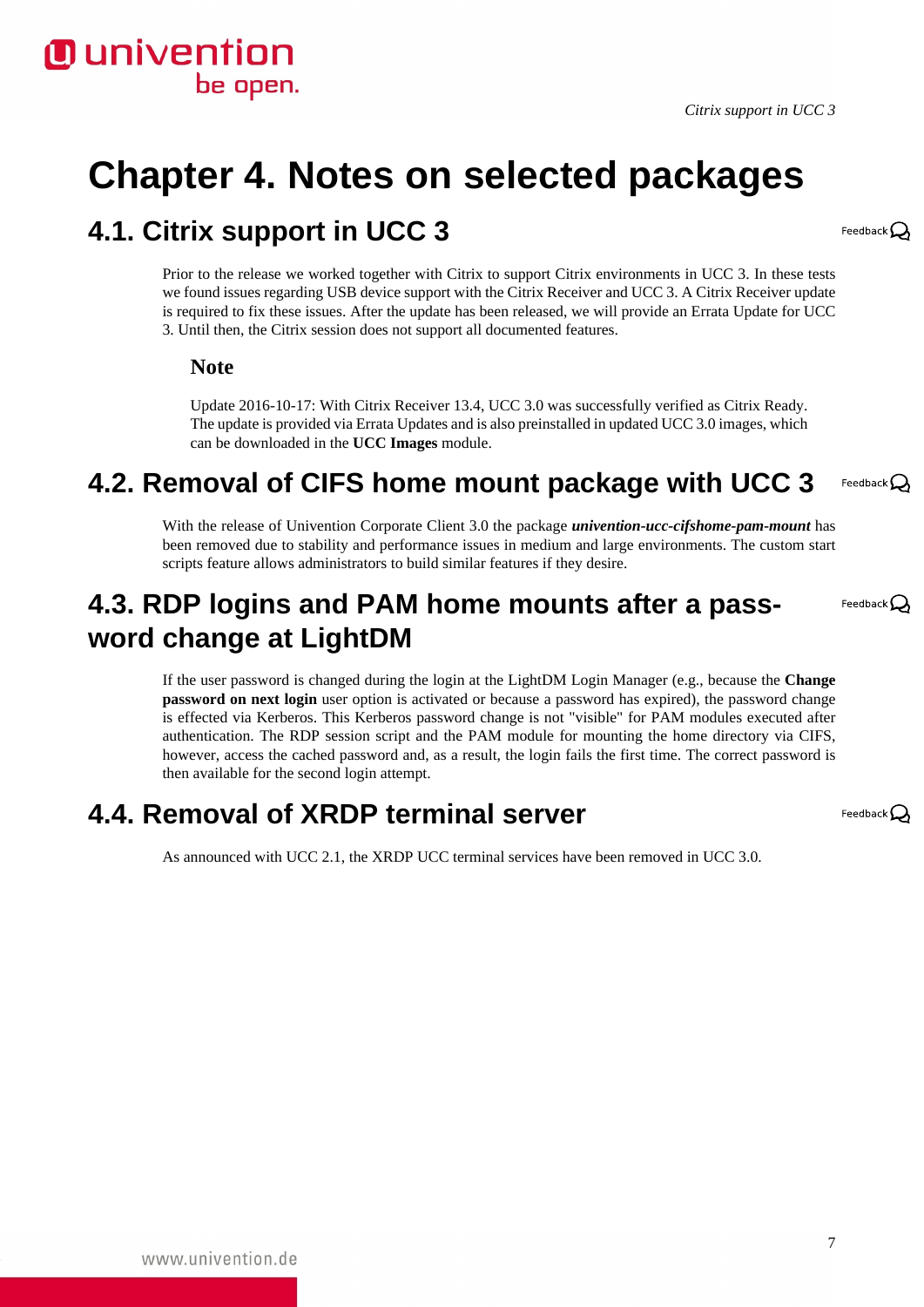*General*

# <span id="page-7-0"></span>**Chapter 5. Changelog**

Listed are the changes since UCC 2.1:

### <span id="page-7-1"></span>**5.1. General**

- The UCS packages imported in UCC were updated to the versions in UCS 4.1-2. Patches applied to UCC 2.0 were migrated to UCC 3.0 (if applicable) [\(Bug 41421](https://forge.univention.org/bugzilla/show_bug.cgi?id=41421))
- The UCC 3.0 release name is Wuemme [\(Bug 41902](https://forge.univention.org/bugzilla/show_bug.cgi?id=41902))
- UCC now uses a slightly updated product logo [\(Bug 41106\)](https://forge.univention.org/bugzilla/show_bug.cgi?id=41106)

### <span id="page-7-2"></span>**5.2. System boot / initial ramdisk**

- Directory policies are now applied during the image boot and rollout [\(Bug 41427\)](https://forge.univention.org/bugzilla/show_bug.cgi?id=41427).
- The script univention-ucc-force-rw-boot has been added to configure a UCC client to boot in read-write mode [\(Bug 41427\)](https://forge.univention.org/bugzilla/show_bug.cgi?id=41427).
- The OverlayFS mount directory structure and mount options have been adapted to the current OverlayFS version ([Bug 41526](https://forge.univention.org/bugzilla/show_bug.cgi?id=41526)).
- There is no continuous network connection from initramfs to NetworkManager start [\(Bug 41599](https://forge.univention.org/bugzilla/show_bug.cgi?id=41599)).
- The InitRD now verifies that the LDAP DN of the computer object matches the 1dap/hostdn of the client, and updates it, if necessary ([Bug 35411\)](https://forge.univention.org/bugzilla/show_bug.cgi?id=35411).

#### <span id="page-7-3"></span>**5.3. Image roll-outs and image updates**

• Partitions that are created during rollout are now aligned using parted optimal align option ([Bug 41787](https://forge.univention.org/bugzilla/show_bug.cgi?id=41787)).

### <span id="page-7-4"></span>**5.4. UCS domain integration**

#### <span id="page-7-5"></span>**5.4.1. Univention Management Console integration**

• A new attribute **Current image** has been added to UCC clients. This non-editable attribute holds the currently installed image of client and is updated by the client during installation and image update ([Bug](https://forge.univention.org/bugzilla/show_bug.cgi?id=33783) [33783\)](https://forge.univention.org/bugzilla/show_bug.cgi?id=33783).

#### <span id="page-7-6"></span>**5.4.2. UCC installation wizard**

• Rephrased weirdly worded German translations ([Bug 41936\)](https://forge.univention.org/bugzilla/show_bug.cgi?id=41936).

#### <span id="page-7-7"></span>**5.5. UCC standard images**

#### <span id="page-7-8"></span>**5.5.1. General**

• The thin client image configuration has been updated to reflect the Ubuntu 16.04 packages and their dependencies ([Bug 41509](https://forge.univention.org/bugzilla/show_bug.cgi?id=41509)). The thin client image size is now 1.70GiB ([Bug 41509](https://forge.univention.org/bugzilla/show_bug.cgi?id=41509)). *lxterminal* is not replaced by *xterm* anymore [\(Bug 41509\)](https://forge.univention.org/bugzilla/show_bug.cgi?id=41509).

Feedback  $\Omega$ 

Feedback $\Omega$ 

Feedback $\Omega$ 

Feedback $\mathbf{\mathcal{O}}$ 

Feedback $\Omega$ 

Feedback $\bigcirc$ 

Feedback $\mathcal{\mathcal{L}}$ 

Feedback $\Omega$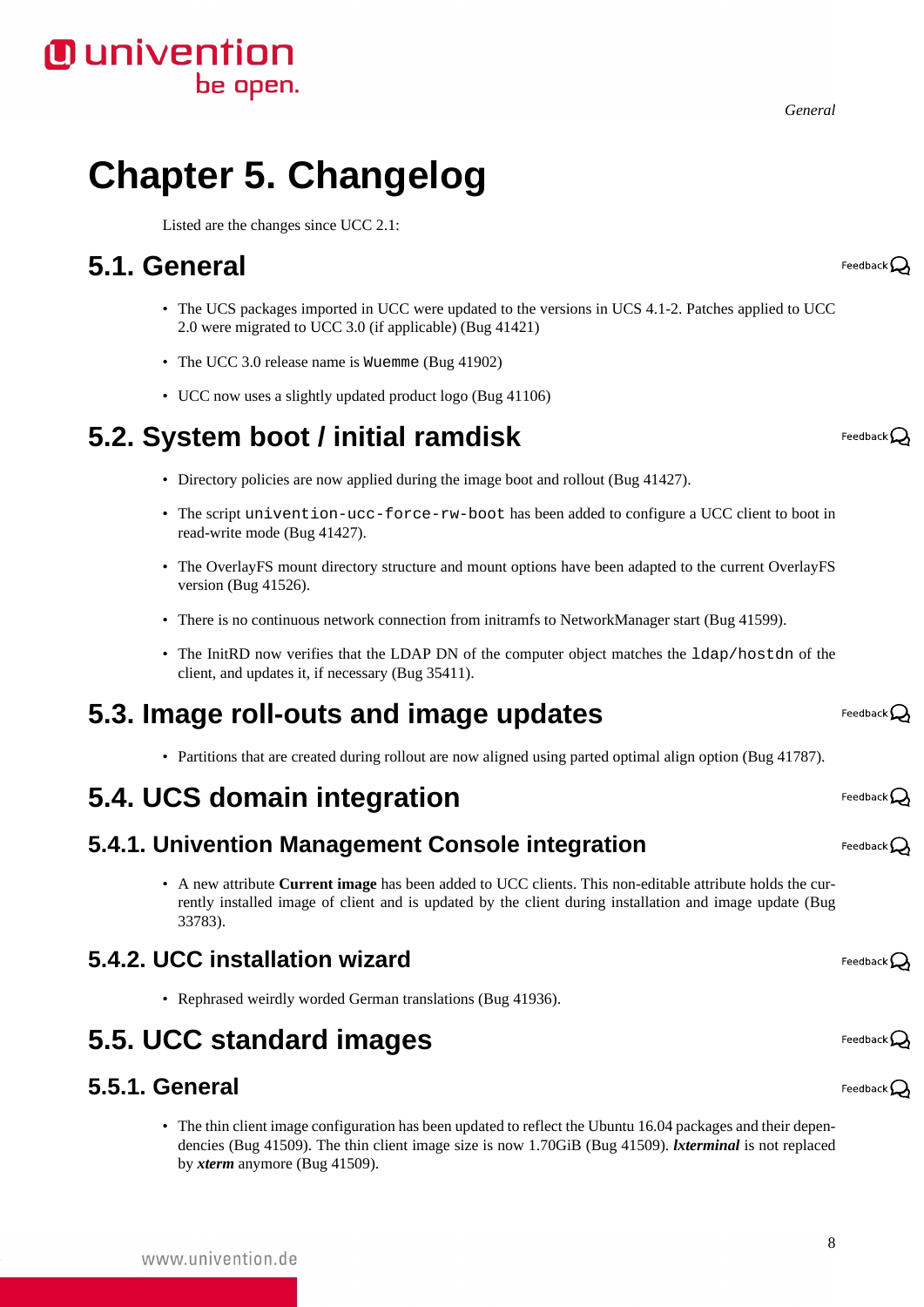*UCC thin client image*

- *univention-ucc-fetch-system-policies* now logs its start time [\(Bug 41212\)](https://forge.univention.org/bugzilla/show_bug.cgi?id=41212).
- All upstart init script have been migrated to systemd services ([Bug 41788](https://forge.univention.org/bugzilla/show_bug.cgi?id=41788)).
- Predictable network interface names are deactivated by default, legacy naming such as  $e$ th0 is used ([Bug](https://forge.univention.org/bugzilla/show_bug.cgi?id=41602) [41602\)](https://forge.univention.org/bugzilla/show_bug.cgi?id=41602).
- The Univention Configuration Registry ldap/client/retry/count is set to 0 by default ([Bug](https://forge.univention.org/bugzilla/show_bug.cgi?id=41998) [41998\)](https://forge.univention.org/bugzilla/show_bug.cgi?id=41998).

#### <span id="page-8-0"></span>**5.5.2. UCC thin client image**

• Two new Univention Configuration Registry variables have been introduced, ucc/mount/blacklist to configure a space-separated list of device names which are not mounted (by default the list includes the full partition devices sda sdb sdc sdd sde) and ucc/mount/blacklist/disable to disable the blacklisting. The Univention Configuration Registry variable ucc/mount/fullpartition has been removed. If ucc/mount/fullpartition was used, the old behavior can be restored by setting the Univention Configuration Registry variable ucc/mount/blacklist/disable to "true" ([Bug](https://forge.univention.org/bugzilla/show_bug.cgi?id=41427) [41427\)](https://forge.univention.org/bugzilla/show_bug.cgi?id=41427).

## <span id="page-8-1"></span>**5.6. Terminal sessions**

#### <span id="page-8-2"></span>**5.6.1. Citrix**

- Various hooks (run-parts) have been added to the XenApp session script [\(Bug 41427\)](https://forge.univention.org/bugzilla/show_bug.cgi?id=41427).
	- /usr/share/univention-ucc-session-xenapp/hooks/top.d/ start of the session script
	- /usr/share/univention-ucc-session-xenapp/hooks/pre-firefox.d/ before starting Firefox
	- /usr/share/univention-ucc-session-xenapp/hooks/post-firefox.d/ after Firefox finished
	- /usr/share/univention-ucc-session-xenapp/hooks/bottom.d/ end of the session script
- The *gstreamer* dependencies of *univention-ucc-session-xenapp* have been updated ([Bug 41528\)](https://forge.univention.org/bugzilla/show_bug.cgi?id=41528).
- Citrix Receiver has been updated to version 13.3 [\(Bug 41507\)](https://forge.univention.org/bugzilla/show_bug.cgi?id=41507).
- *lxsession-logout* was added as a dependency to *univention-ucc-lxde* [\(Bug 41604](https://forge.univention.org/bugzilla/show_bug.cgi?id=41604)).
- Dynamic Client Drive Mapping has been enabled for the XenApp session [\(Bug 37928\)](https://forge.univention.org/bugzilla/show_bug.cgi?id=37928).

#### <span id="page-8-3"></span>**5.6.2. Firefox**

• Support for customizing the session command has been added (firefox/session/cmd) ([Bug 41427\)](https://forge.univention.org/bugzilla/show_bug.cgi?id=41427).

#### <span id="page-8-4"></span>**5.6.3. RDP**

www.univention.de

- *Xmessage* has been replaced with *zenity* for status messages ([Bug 41427\)](https://forge.univention.org/bugzilla/show_bug.cgi?id=41427).
- Support for customizing the session command has been added (rdp/session/cmd) ([Bug 41427\)](https://forge.univention.org/bugzilla/show_bug.cgi?id=41427).

Feedback $\Omega$ 

Feedback  $\Omega$ 

Feedback $\mathcal Q$ 

Feedback $\Omega$ 

Feedback $\Omega$ 



9